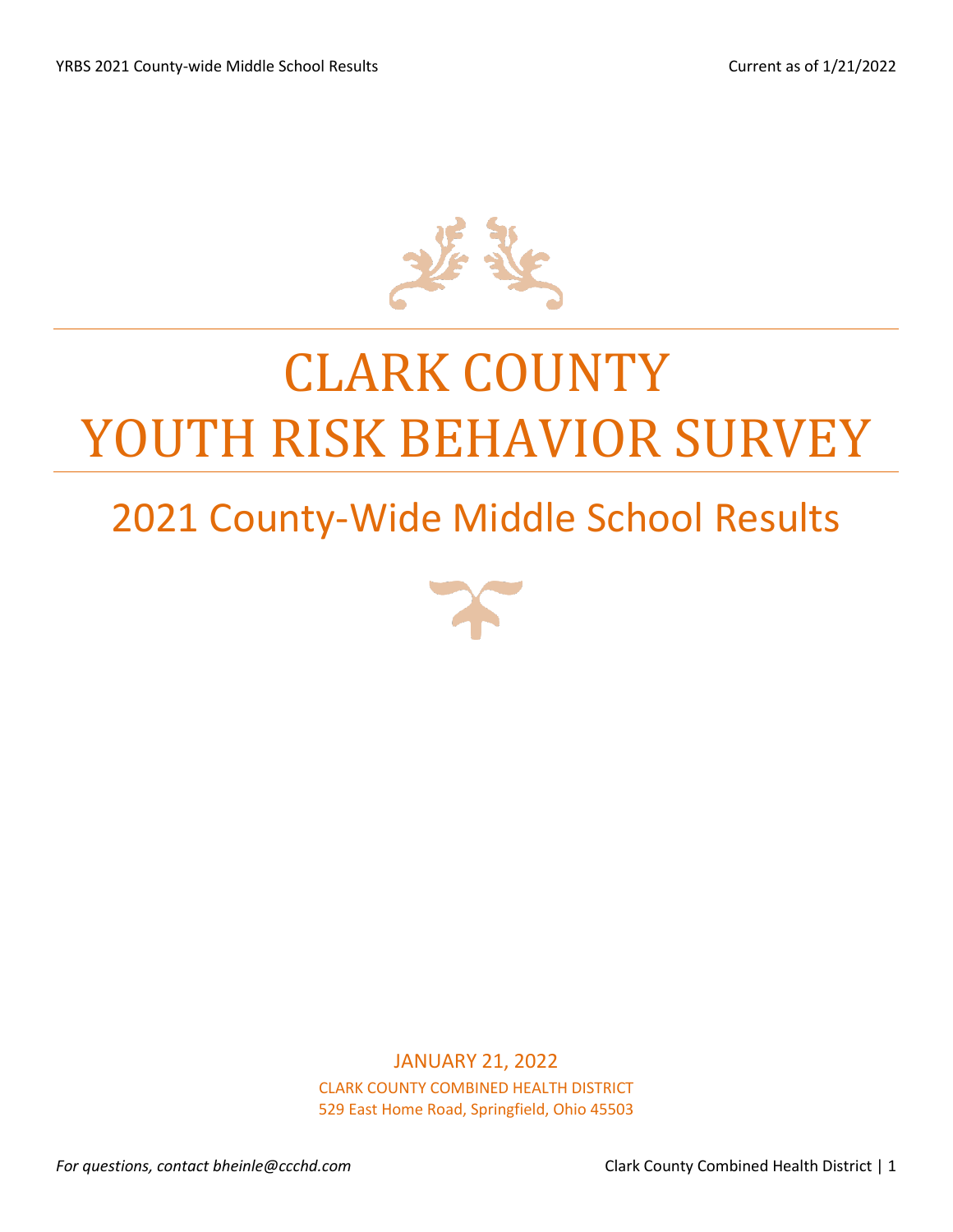## **Clark County Youth Risk Behavior Survey (YRBS) 2021**

County-Wide Middle School Results

*Version 1.2*

### Introduction

The Youth Risk Behavior Survey (YRBS) is a survey that monitors health risk behaviors that contribute to the leading causes of death and disability among  $7<sup>th</sup>$ -8<sup>th</sup> grade students. Topics include behaviors that contribute to unintentional injuries and violence, sexual behaviors, alcohol and drug use, tobacco use, dietary behaviors, physical activity, and the prevalence of obesity and asthma.

This report describes county-wide results of the High School YRBS that was administered in October 2021 by the Clark County Combined Health District in collaboration with each individual school district and school.

### Methods

A census was conducted on youth risk behavior with 2,419 students across 14 middle schools in Clark County:

| <b>Participating Schools</b>     |                               |  |  |  |  |  |
|----------------------------------|-------------------------------|--|--|--|--|--|
| Catholic Central Jr. High School | Northwestern Jr. High School  |  |  |  |  |  |
| Global Impact Stem Academy (7-8) | Roosevelt Middle School       |  |  |  |  |  |
| Greenon Jr. High School          | <b>Schaefer Middle School</b> |  |  |  |  |  |
| Hayward Middle School            | Shawnee Middle School         |  |  |  |  |  |
| Nightingale Montessori (7-8)     | Springfield City Online (7-8) |  |  |  |  |  |
| Northeastern Middle School       | Southeastern Jr. High School  |  |  |  |  |  |
| Northridge Middle School         | <b>Tecumseh Middle School</b> |  |  |  |  |  |

The survey was split into categories, including driving habits, violence and weapon carrying, sexual violence, bullying, depression and suicide, tobacco, alcohol, marijuana, drugs, sexual behavior, body weight, dietary behavior, physical activity, and miscellaneous topics.

The data collection method in this census was congruent with the CDC criteria for the YRBS, which suggests a two-stage, cluster sample design. The two-stage cluster sample design was achieved by first conducting a census of every school in the county, then randomly selecting classrooms from each school to analyze. **The middle school surveys were first administered in 2015; the surveys in 2015 and 2017 were not completed using the two-stage cluster sample design and 95% confidence interval, the data collected in this YRBS CANNOT be compared with results from the Clark County YRBS surveys administered in 2015 and 2017.**

All incomplete or invalid responses were removed. Survey answers that were logically inconsistent with one another were also removed. A weight based on student sex, race, ethnicity and grade was applied to each record to adjust for school and student nonresponse.

Demographic variables, including age, sex, race, ethnicity, grade, sexual orientation and gender identity, were reported. The percent (%) and 95% confidence interval were also reported for each question. Additionally, each response was analyzed by sex and race.

The overall response rate for the county-wide middle schools was 73.89%. The cutoff for a representative response rate was 60%, therefore this is considered a representative portion of the population.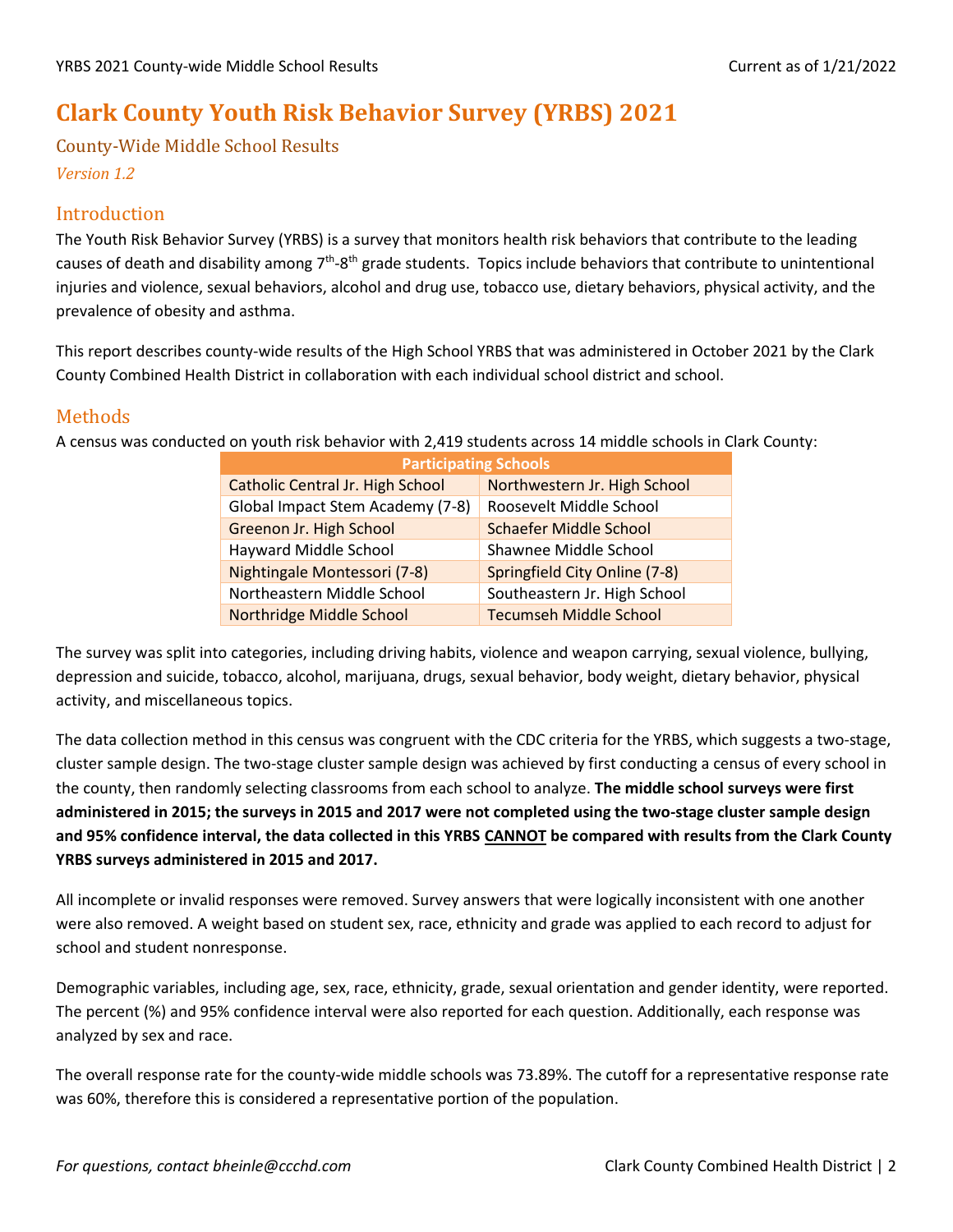## **Key Findings:** Demographics and Statistically Significant Questions (p<0.05) These key findings are labeled with Endnotes in the following pages. The Endnotes are summarized as follows:

- 1. Indicates a significant difference (p<0.05) between races (Multi-race, American Indian or Alaska Native, Asian, Black or African American, Native Hawaiian or Pacific Islander, and White)
- 2. Indicates a significant difference (p<0.05) between ages (≤12 years, 13 years, 14 years, 15 years, 16 years, 17 years, and ≥18 years old)
- 3. Indicates a significant difference (p<0.05) between sexes (female and male)
- 4. Indicates a significant difference (p<0.05) between Ethnicity (Hispanic and Non-Hispanic)

### Results

#### Population Demographics

|                                                        |                  | % of Overall Who Are: Sex (Overall %) |                     |  |
|--------------------------------------------------------|------------------|---------------------------------------|---------------------|--|
| <b>Categories</b>                                      | <b>Overall %</b> | <b>Female</b> (48.4%)                 | <b>Male</b> (50.2%) |  |
| <b>Age of Students</b>                                 |                  |                                       |                     |  |
| 10 years or younger                                    | 0.0%             | 0.0%                                  | 0.0%                |  |
| 11 years                                               | 0.3%             | 16.7%                                 | 83.3%               |  |
| 12 years                                               | 31.1%            | 51.2%                                 | 48.8%               |  |
| 13 years                                               | 50.8%            | 49.9%                                 | 50.1%               |  |
| 14 years                                               | 16.8%            | 44.3%                                 | 55.7%               |  |
| 15 years                                               | 0.9%             | 35.0%                                 | 65.0%               |  |
| 16 years or older                                      | 0.1%             | 0.0%                                  | 100.0%              |  |
| NA or did not answer                                   | 0.0%             | 0.0%                                  | 0.0%                |  |
| <b>Grade</b>                                           |                  |                                       |                     |  |
| 6th grade <sup>2</sup>                                 | 0.0%             | 0.0%                                  | 0.0%                |  |
| 7th grade $2$                                          | 49.9%            | 48.3%                                 | 51.7%               |  |
| 8th grade <sup>2</sup>                                 | 50.0%            | 50.0%                                 | 50.0%               |  |
| Ungraded or other <sup>2</sup>                         | 0.1%             | 0.0%                                  | 100.0%              |  |
| NA or did not answer <sup>2</sup>                      | 0.0%             | 0.0%                                  | 0.0%                |  |
| <b>Hispanic or Latino</b>                              |                  |                                       |                     |  |
| Yes $1,2$                                              | 8.8%             | 47.6%                                 | 52.4%               |  |
| No <sup>1,2</sup>                                      | 88.3%            | 49.6%                                 | 50.4%               |  |
| NA or did not answer 1,2                               | 2.8%             | 38.3%                                 | 61.7%               |  |
| <b>Race</b>                                            |                  |                                       |                     |  |
| Multi-race <sup>4</sup>                                | 11.3%            | 54.8%                                 | 45.2%               |  |
| American Indian or Alaska Native <sup>4</sup>          | 0.9%             | 40.0%                                 | 60.0%               |  |
| Asian <sup>4</sup>                                     | 0.5%             | 30.0%                                 | 70.0%               |  |
| Black or African American <sup>4</sup>                 | 12.0%            | 47.0%                                 | 53.0%               |  |
| Native Hawaiian or Other Pacific Islander <sup>4</sup> | 0.5%             | 44.4%                                 | 55.6%               |  |
| White $4$                                              | 71.3%            | 48.9%                                 | 51.1%               |  |
| NA or did not answer <sup>4</sup>                      | 3.6%             | 47.4%                                 | 52.6%               |  |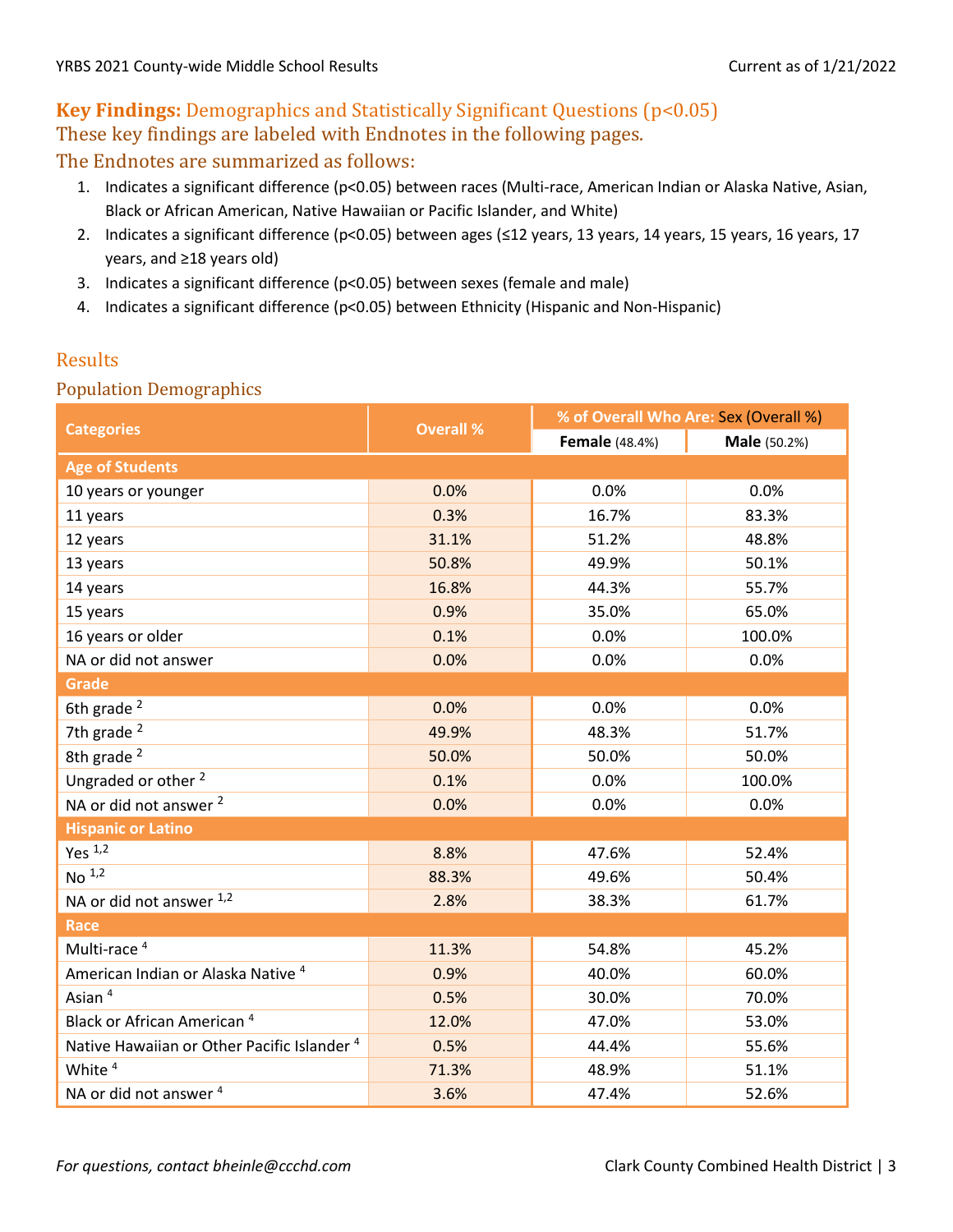|                                             |                  | % of Overall Who Are: Sex (Overall %) |                     |  |  |
|---------------------------------------------|------------------|---------------------------------------|---------------------|--|--|
| <b>Categories</b>                           | <b>Overall %</b> | <b>Female</b> (48.4%)                 | <b>Male</b> (50.2%) |  |  |
| <b>Sex</b>                                  |                  |                                       |                     |  |  |
| Female                                      | 48.4%            | $\blacksquare$                        | $\blacksquare$      |  |  |
| Male                                        | 50.2%            |                                       |                     |  |  |
| NA or did not answer                        | 1.4%             |                                       |                     |  |  |
| <b>Gender Identity</b>                      |                  |                                       |                     |  |  |
| Transgender <sup>3</sup>                    | 3.3%             | 49.2%                                 | 50.8%               |  |  |
| Not Transgender <sup>3</sup>                | 89.4%            | 48.0%                                 | 52.0%               |  |  |
| Unsure if Transgender <sup>3</sup>          | 4.5%             | 67.8%                                 | 32.2%               |  |  |
| Do not know what the question is asking $3$ | 2.3%             | 50.0%                                 | 50.0%               |  |  |
| NA or did not answer <sup>3</sup>           | 0.5%             | 77.8%                                 | 22.2%               |  |  |

<sup>1</sup>*Indicates a significant difference (p<0.05) between races (Multi-race, American Indian or Alaska Native, Asian, Black or African American, Native Hawaiian or Pacific Islander, and White) and the specified demographic/question.*

2 *Indicates a significant difference (p<0.05) between ages (≤12 years, 13 years, 14 years, 15 years, 16 years, 17 years, and ≥18 years old) and the specified demographic/question.* 

*3 Indicates a significant difference (p<0.05) between sexes (female and male) and the specified demographic/question.*

*4 Indicates a significant difference (p<0.05) between ethnicity (Hispanic and Non-Hispanic) and the specified demographic/question.*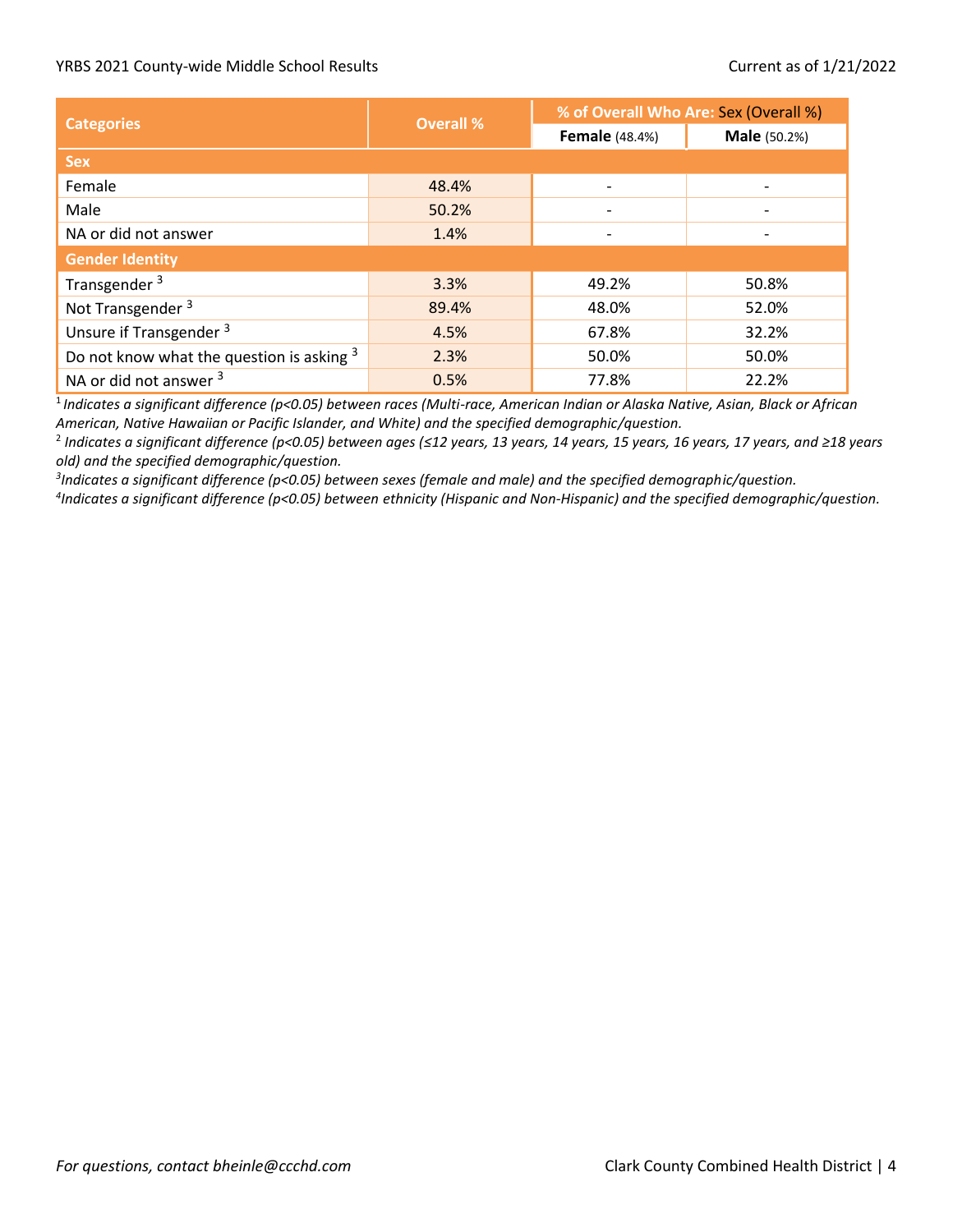#### Behavior Data

|                                                                                                                                      | <b>Overall %</b>          | % of Overall Who Are: Sex (Overall %) |                     |  |
|--------------------------------------------------------------------------------------------------------------------------------------|---------------------------|---------------------------------------|---------------------|--|
| <b>Questions</b>                                                                                                                     | (95% Confidence Interval) | <b>Female</b> (48.4%)                 | <b>Male</b> (50.2%) |  |
| <b>COVID-19 Pandemic</b>                                                                                                             |                           |                                       |                     |  |
| Mental health was most of the time or always not<br>good during the COVID-19 Pandemic 1,3                                            | 26.4% (24.6-28.2%)        | 69.7%                                 | 30.3%               |  |
| Parent or other adult in their home lost their job,<br>even for a short amount of time, during the<br>COVID-19 Pandemic <sup>3</sup> | 18.3% (16.7-19.9%)        | 54.5%                                 | 45.5%               |  |
| <b>Safety</b>                                                                                                                        |                           |                                       |                     |  |
| Rarely or never wore a helmet when riding a<br>bicycle <sup>2</sup>                                                                  | 71.0% (69.0-72.9%)        | 47.9%                                 | 52.1%               |  |
| Rarely or never wore a helmet when rollerblading<br>or riding a skateboard 3                                                         | 43.3% (41.3-45.4%)        | 55.2%                                 | 44.8%               |  |
| Rarely or never wore a seat belt when riding a car<br>driven by someone else 1,2,3                                                   | $6.2\%$ (5.2-7.2%)        | 38.2%                                 | 61.8%               |  |
| Have rode in a car driven by someone who had<br>been drinking alcohol <sup>2,3</sup>                                                 | 18.7% (17.1-20.4%)        | 63.0%                                 | 37.0%               |  |
| <b>Violence</b>                                                                                                                      |                           |                                       |                     |  |
| Have been involved in a physical fight $1,2,3$                                                                                       | 44.3% (42.1-46.3%)        | 36.4%                                 | 63.6%               |  |
| Seen someone get physically attacked, beaten,<br>stabbed, or shot in their neighborhood 1,2                                          | 25.2% (23.2-27.0%)        | 49.4%                                 | 50.6%               |  |
| Forced by anyone into doing sexual things at least<br>once in the past 12 months 3,4                                                 | 18.1% (16.6-19.8%)        | 67.6%                                 | 32.4%               |  |
| Have been physically hurt by a parent or other<br>adult in their home at least sometimes in their<br>life <sup>3</sup>               | 7.9% (6.8-9.1%)           | 65.3%                                 | 34.7%               |  |
| <b>Bullying</b>                                                                                                                      |                           |                                       |                     |  |
| Bullied on school property 1,3                                                                                                       | 43.1% (41.1-45.3%)        | 57.2%                                 | 42.8%               |  |
| Electronically bullied (Facebook, Instagram,<br>texting) $1,3$                                                                       | 33.8% (31.7-35.8%)        | 62.9%                                 | 37.1%               |  |
| Victim of teasing or name calling because of race<br>or ethnic background in the past 12 months 1,2,3,4                              | 17.3% (15.7-19.0%)        | 59.1%                                 | 40.9%               |  |
| <b>Suicide, Hurting Oneself</b>                                                                                                      |                           |                                       |                     |  |
| Hurt themselves without wanting to kill<br>themselves at least once in the past 12 months <sup>1,3,4</sup>                           | 25.3% (23.5-27.2%)        | 68.7%                                 | 31.3%               |  |
| Seriously thought about killing yourself (suicide) $^{1,3}$                                                                          | 26.3% (24.5-28.3%)        | 66.6%                                 | 33.4%               |  |
| Made a plan to attempt to kill yourself (suicide) $^{1,3}$                                                                           | 18.8% (17.2-20.6%)        | 66.9%                                 | 33.1%               |  |
| Attempted to kill yourself (suicide) 1,2,3,4                                                                                         | 11.0% (9.7-12.3%)         | 65.2%                                 | 34.8%               |  |
| <b>Tobacco</b>                                                                                                                       |                           |                                       |                     |  |
| Tried smoking a cigarette 2,4                                                                                                        | 10.7% (9.3-12.1%)         | 51.8%                                 | 48.2%               |  |
| Smoked a cigarette before age 10 years old                                                                                           | $3.4\%$ (2.7-4.2%)        | 58.3%                                 | 41.7%               |  |
| Smoked cigarettes at least 1 day in the past 30<br>days $^{2,4}$                                                                     | $3.0\%$ (2.3-3.8%)        | 40.6%                                 | 59.4%               |  |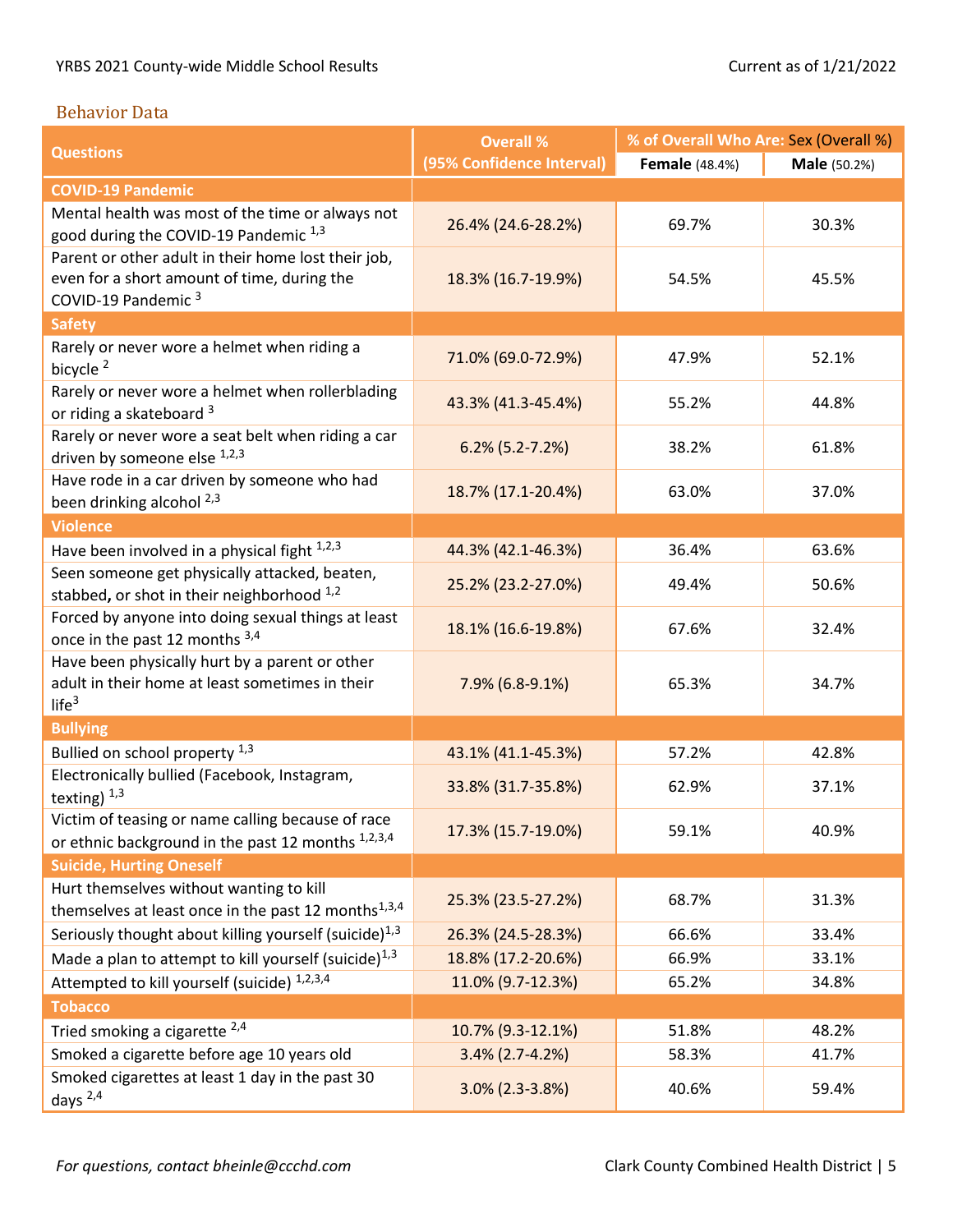| <b>Overall %</b><br><b>Questions</b>                                                                                                                     |                           | % of Overall Who Are: Sex (Overall %) |                     |  |  |
|----------------------------------------------------------------------------------------------------------------------------------------------------------|---------------------------|---------------------------------------|---------------------|--|--|
|                                                                                                                                                          | (95% Confidence Interval) | <b>Female</b> (48.4%)                 | <b>Male</b> (50.2%) |  |  |
| Smoked cigarettes at least 20 days in the past 30<br>days                                                                                                | $0.4\%$ (0.1-0.7%)        | 25.0%                                 | 75.0%               |  |  |
| Smoked at least 1 cigarette per day in the past 30<br>days $1,2,4$                                                                                       | 3.7% (2.9-4.5%)           | 35.9%                                 | 64.1%               |  |  |
| Used an electronic vapor product 2,3,4                                                                                                                   | 16.8% (15.2-18.4%)        | 58.0%                                 | 42.0%               |  |  |
| Smoked an electronic vapor product at least once<br>in the past 30 days $^{2,3,4}$                                                                       | 10.6% (9.2-11.8%)         | 57.1%                                 | 42.9%               |  |  |
| Used chewing tobacco, snuff, snus, etc. 1 day or<br>more in the past 30 days 3,4                                                                         | $2.0\%$ (1.4-2.6%)        | 33.3%                                 | 66.7%               |  |  |
| Smoked cigars, cigarillos, or little cigars on 1 day<br>or more in the past 30 days <sup>2,4</sup>                                                       | $2.6\%$ (2.0-3.3%)        | 36.4%                                 | 63.6%               |  |  |
| <b>Alcohol</b>                                                                                                                                           |                           |                                       |                     |  |  |
| Had least one drink of alcohol 1,2,3,4                                                                                                                   | 20.7% (18.9-22.4%)        | 54.8%                                 | 45.2%               |  |  |
| Had their first drink of alcohol before age 10 years<br>old <sup>2</sup>                                                                                 | 4.9% (4.1-5.9%)           | 53.3%                                 | 46.7%               |  |  |
| <b>Marijuana</b>                                                                                                                                         |                           |                                       |                     |  |  |
| Have used marijuana at least once in their life 2,3,4                                                                                                    | 8.4% (7.1-9.5%)           | 56.4%                                 | 43.6%               |  |  |
| Tried marijuana for the first time before age 10<br>years old <sup>4</sup>                                                                               | $0.9\%$ (0.6-1.4%)        | 50.0%                                 | 50.0%               |  |  |
| <b>Drugs</b>                                                                                                                                             |                           |                                       |                     |  |  |
| Have taken non-prescribed pain medication or<br>misused it at least once in their life 1,2,3,4                                                           | 10.0% (8.8-11.3%)         | 61.1%                                 | 38.9%               |  |  |
| Have used any form of cocaine at least once in<br>their life                                                                                             | $0.6\%$ (0.3-0.9%)        | 36.4%                                 | 63.6%               |  |  |
| Have sniffed glue, aerosols, paints to get high at<br>least once in their life 3                                                                         | $3.5\%$ (2.8-4.4%)        | 62.2%                                 | 37.8%               |  |  |
| Lived with someone who was having a problem<br>with alcohol or drug use $1,2,3$                                                                          | 25.4% (23.6-27.3%)        | 59.4%                                 | 40.6%               |  |  |
| <b>Sexual Behavior</b>                                                                                                                                   |                           |                                       |                     |  |  |
| Have had sexual intercourse 2,4                                                                                                                          | 5.7% (4.8-6.8%)           | 41.0%                                 | 59.0%               |  |  |
| First had sexual intercourse before age 10 years<br>old                                                                                                  | $1.1\%$ (0.7-1.5%)        | 47.8%                                 | 52.2%               |  |  |
| Had sex with 4 or more people in their life $2$                                                                                                          | $0.5\%$ (0.2-0.8%)        | 30.0%                                 | 70.0%               |  |  |
| Used a condom when they last had sex <sup>2</sup>                                                                                                        | $2.6\%$ (2.0-3.4%)        | 39.3%                                 | 60.7%               |  |  |
| <b>Body Weight</b>                                                                                                                                       |                           |                                       |                     |  |  |
| Self-describe as slightly or very overweight 3                                                                                                           | 34.4% (32.4-36.4%)        | 53.3%                                 | 46.7%               |  |  |
| Not trying to do anything with their weight $^{1,4}$                                                                                                     | 22.6% (20.8-24.3%)        | 51.7%                                 | 48.3%               |  |  |
| Tried to lose or keep from gaining weight in the<br>past 30 days by not eating, taking diet pills,<br>vomiting, taking laxatives or skipping meals 1,2,3 | 22.6% (20.9-24.5%)        | 73.8%                                 | 26.2%               |  |  |
| <b>Dietary Behavior</b>                                                                                                                                  |                           |                                       |                     |  |  |
| Did not eat breakfast on at least 1 day in the past<br>7 days $3$                                                                                        | 72.1% (70.2-74.1%)        | 55.3%                                 | 44.7%               |  |  |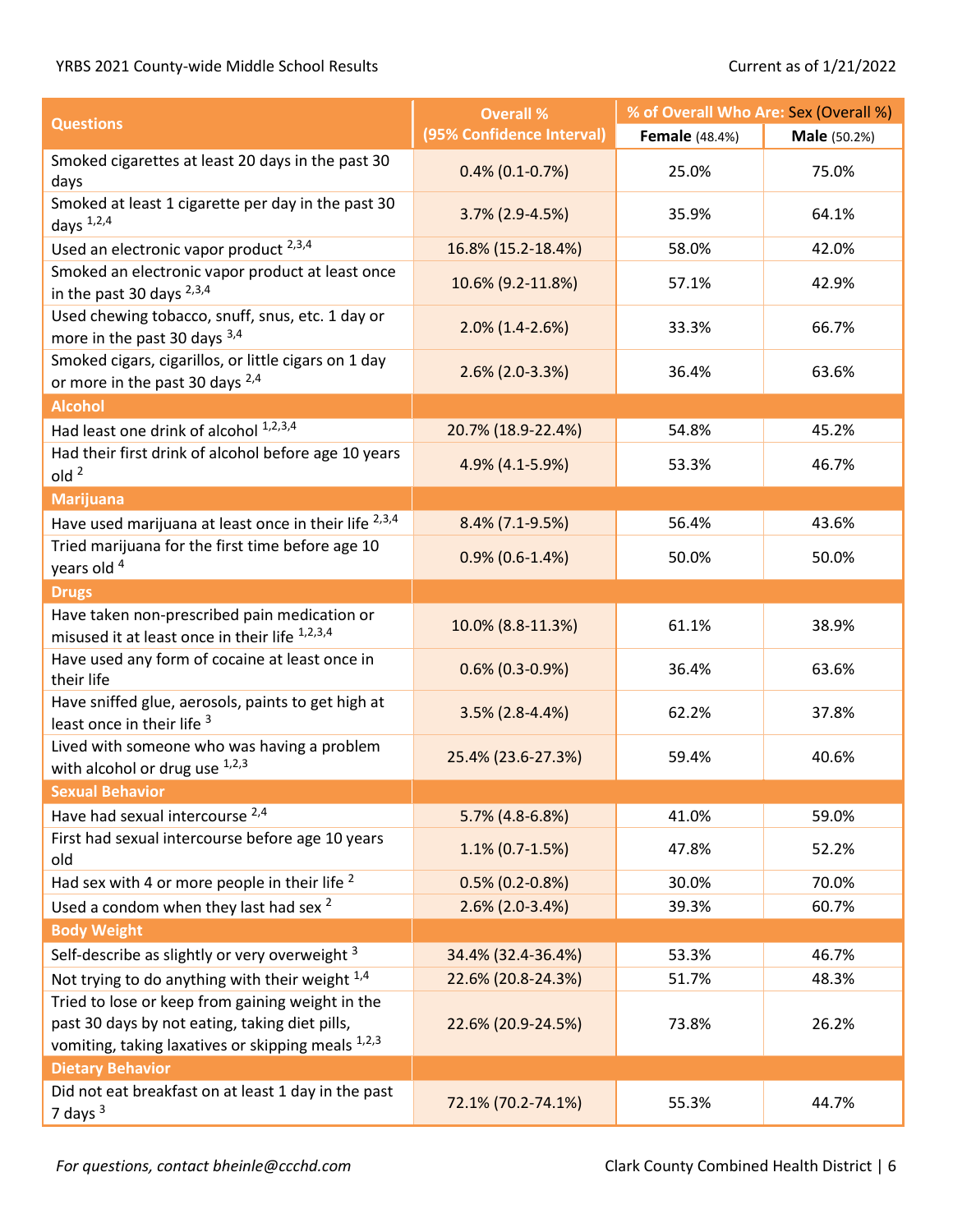|                                                                                                                                                                                  | <b>Overall %</b>          | % of Overall Who Are: Sex (Overall %) |                     |  |
|----------------------------------------------------------------------------------------------------------------------------------------------------------------------------------|---------------------------|---------------------------------------|---------------------|--|
| <b>Questions</b>                                                                                                                                                                 | (95% Confidence Interval) | <b>Female</b> (48.4%)                 | <b>Male</b> (50.2%) |  |
| <b>Physical Activity</b>                                                                                                                                                         |                           |                                       |                     |  |
| Were active for 60 minutes per day less than 5<br>days in the past 7 days <sup>3</sup>                                                                                           | 45.2% (43.0-47.3%)        | 54.3%                                 | 45.7%               |  |
| Spent at least 3 hours a day in front of a TV,<br>computer, other electronic device watching shows<br>or videos playing games or on the internet on an<br>average school day 1,3 | 67.4% (65.5-69.4%)        | 51.4%                                 | 48.6%               |  |
| Did not go to PE classes at school in an average<br>week $1,4$                                                                                                                   | 57.0% (54.9-59.1%)        | 50.7%                                 | 49.3%               |  |
| Do not play on any sports teams in the past 12<br>months $^{1,4}$                                                                                                                | 45.1% (42.9-47.1%)        | 49.2%                                 | 50.8%               |  |
| Got a concussion from playing a sport or being<br>active at least once in the past 12 months 1,2                                                                                 | 16.3% (14.7-17.9%)        | 44.9%                                 | 55.1%               |  |
| <b>Other Health Topics/Miscellaneous</b>                                                                                                                                         |                           |                                       |                     |  |
| Mental health was often not good at least most of<br>the time during the past 30 days 1,3                                                                                        | 21.4% (19.7-23.2%)        | 72.0%                                 | 28.0%               |  |
| Often felt at least most of the time that they were<br>able to talk to an adult about their feelings <sup>2,3</sup>                                                              | 17.0% (15.4-18.6%)        | 42.7%                                 | 57.3%               |  |
| Get 4 hours or less of sleep on a school night <sup>2,3</sup>                                                                                                                    | 12.2% (10.8-13.6%)        | 60.2%                                 | 39.8%               |  |
| Slept somewhere else besides their<br>parent/guardians, family member or friends house<br>in the past 30 days $1,2$                                                              | 4.6% (3.7-5.5%)           | 54.6%                                 | 45.4%               |  |
| Did not have a usual place to sleep during the past<br>30 days $3$                                                                                                               | $0.7\%$ (0.4-1.1%)        | 21.4%                                 | 78.6%               |  |
| Have ever had sex education in school 2,3                                                                                                                                        | 14.4% (12.9-15.9%)        | 43.6%                                 | 56.4%               |  |
| At least sometimes went hungry because there<br>wasn't enough food at home in the last 30 days <sup>1</sup>                                                                      | $8.3\%$ (7.2-9.6%)        | 54.0%                                 | 46.0%               |  |
| Rarely or never felt safe and secure in their<br>neighborhood                                                                                                                    | $7.3\%$ (6.3-8.5%)        | 51.7%                                 | 48.3%               |  |

*1 Indicates a significant difference (p<0.05) between races (Multi-race, American Indian or Alaska Native, Asian, Black or African American, Native Hawaiian or Pacific Islander, and White) and the specified demographic/question.*

*2 Indicates a significant difference (p<0.05) between ages (≤12 years, 13 years, 14 years, 15 years, 16 years, 17 years, and ≥18 years old) and the specified demographic/question.* 

*<sup>3</sup>Indicates a significant difference (p<0.05) between sexes (female and male) and the specified demographic/question.*

*<sup>4</sup>Indicates a significant difference (p<0.05) between ethnicity (Hispanic and Non-Hispanic) and the specified demographic/question.*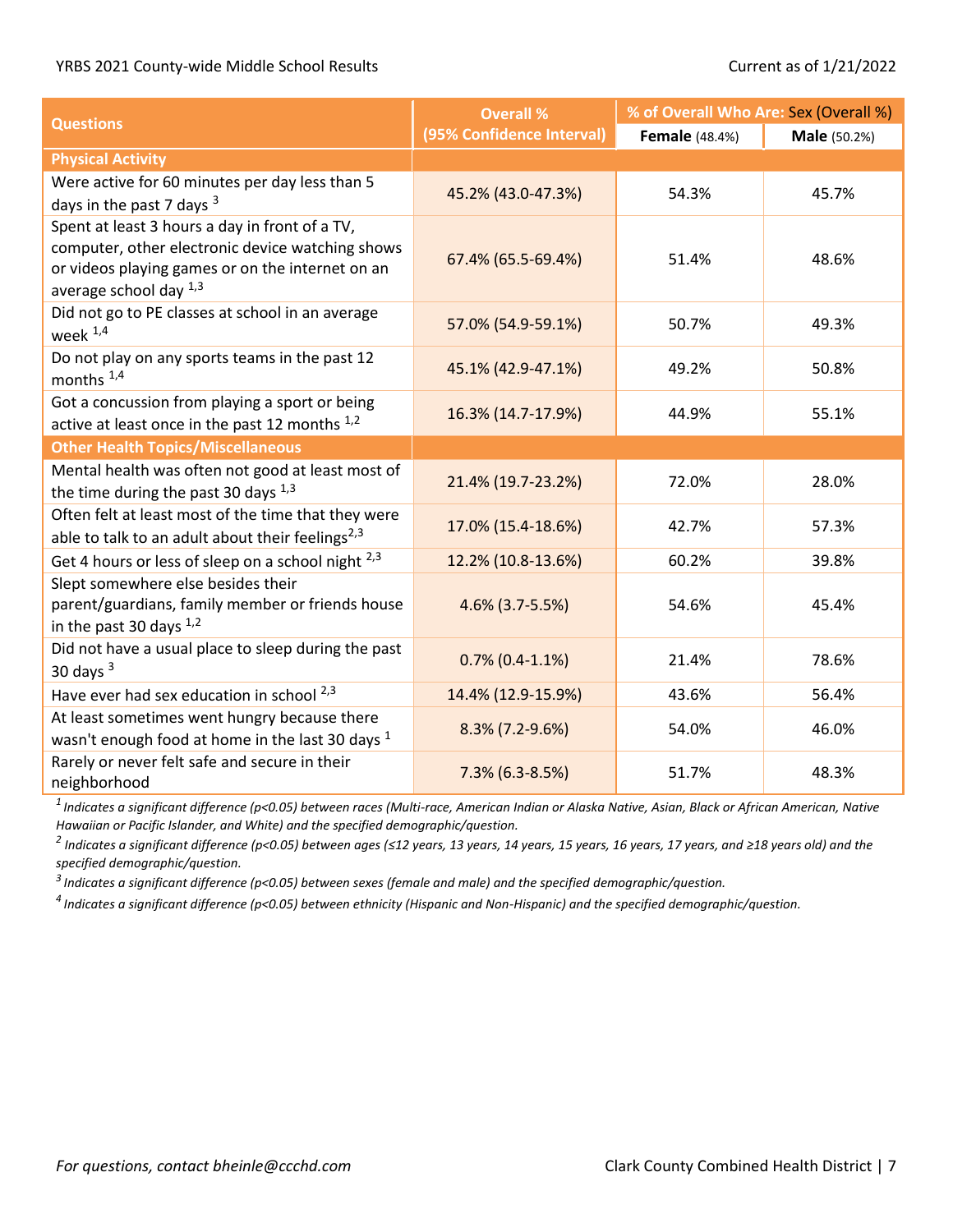|                                                                                                                                      |                     | % of Overall Who Are: Race (Overall %)                       |                 |                                                    |                                                               |                  |                           |
|--------------------------------------------------------------------------------------------------------------------------------------|---------------------|--------------------------------------------------------------|-----------------|----------------------------------------------------|---------------------------------------------------------------|------------------|---------------------------|
| <b>Questions</b>                                                                                                                     | <b>Overall</b><br>% | <b>American Indian</b><br>or Alaskan<br><b>Native (0.9%)</b> | Asian<br>(0.5%) | <b>Black or African</b><br><b>American</b> (12.0%) | <b>Native Hawaiian</b><br>or Other Pacific<br>Islander (0.5%) | White<br>(71.3%) | Multi-<br>Race<br>(11.3%) |
| <b>COVID-19 Pandemic</b>                                                                                                             |                     |                                                              |                 |                                                    |                                                               |                  |                           |
| Mental health was most of the time or always not<br>good during the COVID-19 Pandemic 1,3                                            | 26.4%               | 1.4%                                                         | 0.2%            | 8.9%                                               | 0.0%                                                          | 74.7%            | 14.8%                     |
| Parent or other adult in their home lost their job,<br>even for a short amount of time, during the<br>COVID-19 Pandemic <sup>3</sup> | 18.3%               | 0.8%                                                         | 0.0%            | 11.7%                                              | 0.8%                                                          | 71.1%            | 15.6%                     |
| <b>Safety</b>                                                                                                                        |                     |                                                              |                 |                                                    |                                                               |                  |                           |
| Rarely or never wore a helmet when riding a<br>bicycle <sup>2</sup>                                                                  | 71.0%               | 1.0%                                                         | 0.5%            | 12.7%                                              | 0.3%                                                          | 73.1%            | 12.4%                     |
| Rarely or never wore a helmet when rollerblading<br>or riding a skateboard 3                                                         | 43.3%               | 0.9%                                                         | 0.3%            | 12.0%                                              | 0.2%                                                          | 73.4%            | 13.1%                     |
| Rarely or never wore a seat belt when riding a car<br>driven by someone else 1,2,3                                                   | 6.2%                | 2.3%                                                         | 2.3%            | 24.2%                                              | 1.6%                                                          | 57.0%            | 12.5%                     |
| Have rode in a car driven by someone who had<br>been drinking alcohol <sup>2,3</sup>                                                 | 18.7%               | 0.3%                                                         | 0.8%            | 11.9%                                              | 0.0%                                                          | 70.8%            | 16.3%                     |
| <b>Violence</b>                                                                                                                      |                     |                                                              |                 |                                                    |                                                               |                  |                           |
| Have been involved in a physical fight $1,2,3$                                                                                       | 44.3%               | 1.5%                                                         | 0.4%            | 19.3%                                              | 0.2%                                                          | 64.3%            | 14.3%                     |
| Seen someone get physically attacked, beaten,<br>stabbed, or shot in their neighborhood 1,2                                          | 25.2%               | 1.1%                                                         | 0.2%            | 20.0%                                              | 0.2%                                                          | 61.3%            | 17.2%                     |
| Forced by anyone into doing sexual things at least<br>once in the past 12 months 3,4                                                 | 18.1%               | 0.6%                                                         | 0.8%            | 13.1%                                              | 0.3%                                                          | 72.2%            | 13.1%                     |
| Have been physically hurt by a parent or other<br>adult in their home at least sometimes in their<br>life <sup>3</sup>               | 7.9%                | 1.2%                                                         | 0.6%            | 15.4%                                              | 0.0%                                                          | 67.3%            | 15.4%                     |
| <b>Bullying</b>                                                                                                                      |                     |                                                              |                 |                                                    |                                                               |                  |                           |
| Bullied on school property 1,3                                                                                                       | 43.1%               | 0.7%                                                         | 0.4%            | 8.9%                                               | 0.3%                                                          | 76.7%            | 13.0%                     |
| Electronically bullied (Facebook, Instagram,<br>texting) $1,3$                                                                       | 33.8%               | 0.6%                                                         | 0.6%            | 9.0%                                               | 0.3%                                                          | 75.0%            | 14.5%                     |
| Victim of teasing or name calling because of race<br>or ethnic background in the past 12 months 1,2,3,4                              | 17.3%               | 0.6%                                                         | 1.4%            | 18.9%                                              | 0.6%                                                          | 57.2%            | 21.4%                     |

*For questions, contact bheinle@ccchd.com* Clark County Combined Health District | 8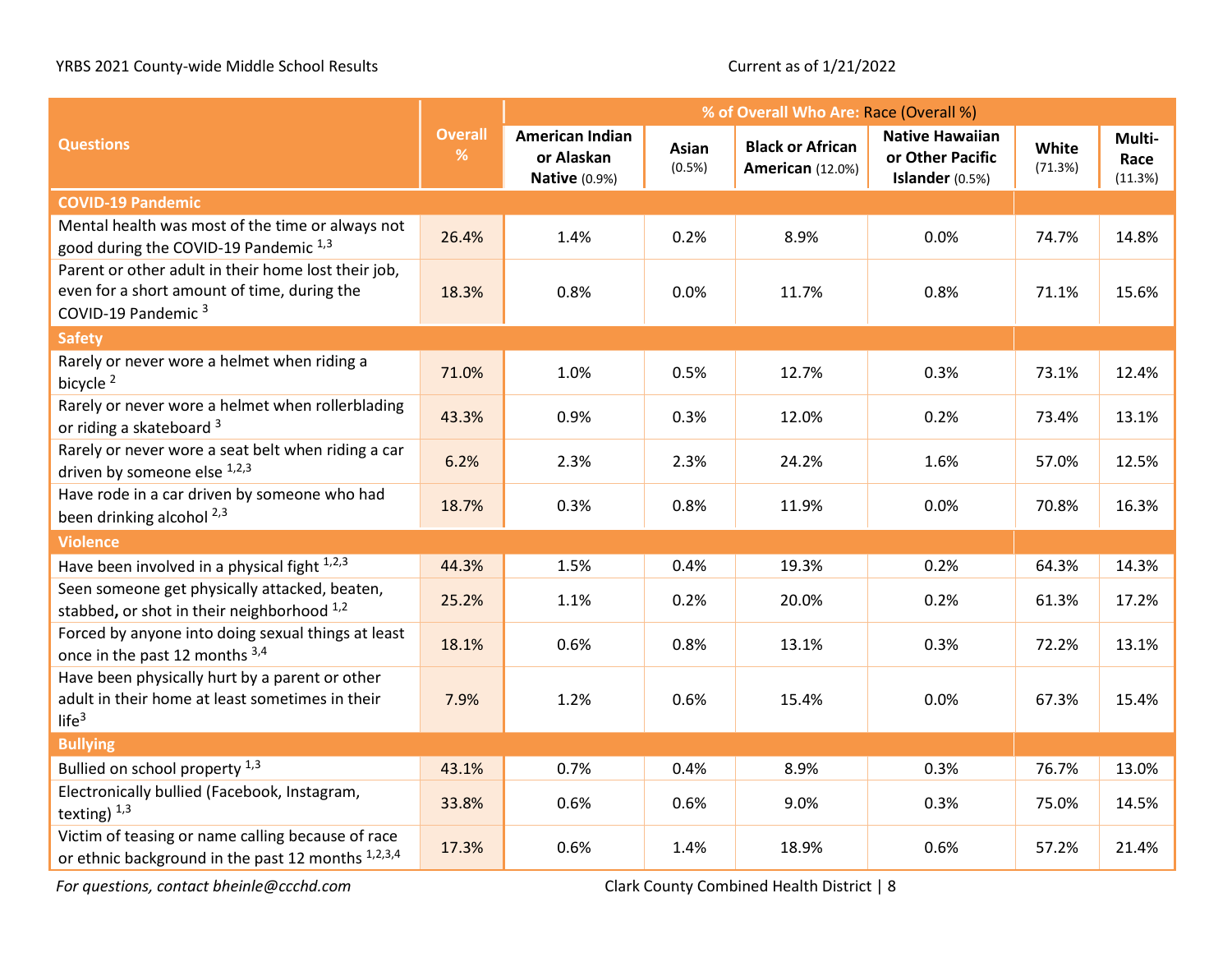|                                                                                                            |                        | % of Overall Who Are: Race (Overall %)                |                 |                                                    |                                                               |                  |                           |
|------------------------------------------------------------------------------------------------------------|------------------------|-------------------------------------------------------|-----------------|----------------------------------------------------|---------------------------------------------------------------|------------------|---------------------------|
| <b>Questions</b>                                                                                           | <b>Overall</b><br>$\%$ | American Indian<br>or Alaskan<br><b>Native (0.9%)</b> | Asian<br>(0.5%) | <b>Black or African</b><br><b>American</b> (12.0%) | <b>Native Hawaiian</b><br>or Other Pacific<br>Islander (0.5%) | White<br>(71.3%) | Multi-<br>Race<br>(11.3%) |
| <b>Suicide, Hurting Oneself</b>                                                                            |                        |                                                       |                 |                                                    |                                                               |                  |                           |
| Hurt themselves without wanting to kill<br>themselves at least once in the past 12 months <sup>1,3,4</sup> | 25.3%                  | 1.0%                                                  | 0.4%            | 9.9%                                               | 0.2%                                                          | 72.8%            | 15.8%                     |
| Seriously thought about killing yourself (suicide) <sup>1,3</sup>                                          | 26.3%                  | 0.7%                                                  | 0.4%            | 14.1%                                              | 0.0%                                                          | 67.9%            | 17.0%                     |
| Made a plan to attempt to kill yourself (suicide) <sup>1,3</sup>                                           | 18.8%                  | 0.8%                                                  | 0.3%            | 12.0%                                              | 0.0%                                                          | 70.4%            | 16.5%                     |
| Attempted to kill yourself (suicide) 1,2,3,4                                                               | 11.0%                  | 0.0%                                                  | 0.5%            | 15.1%                                              | 0.0%                                                          | 67.6%            | 16.9%                     |
| <b>Tobacco</b>                                                                                             |                        |                                                       |                 |                                                    |                                                               |                  |                           |
| Tried smoking a cigarette $^{2,4}$                                                                         | 10.7%                  | 0.9%                                                  | 0.9%            | 10.2%                                              | 0.5%                                                          | 75.3%            | 12.1%                     |
| Smoked a cigarette before age 10 years old                                                                 | $3.4%$ *               | 0.0%                                                  | 2.8%            | 9.7%                                               | 0.0%                                                          | 72.2%            | 15.3%                     |
| Smoked cigarettes at least 1 day in the past 30<br>days $^{2,4}$                                           | $3.0\%*$               | 0.0%                                                  | 0.0%            | 10.9%                                              | 0.0%                                                          | 76.4%            | 12.7%                     |
| Smoked cigarettes at least 20 days in the past 30<br>days                                                  | $0.4%$ *               | 0.0%                                                  | 0.0%            | 0.0%                                               | 0.0%                                                          | 87.5%            | 12.5%                     |
| Smoked at least 1 cigarette per day in the past 30<br>days $1,2,4$                                         | $3.7%$ *               | 0.0%                                                  | 0.0%            | 7.4%                                               | 0.0%                                                          | 79.4%            | 13.2%                     |
| Used an electronic vapor product 2,3,4                                                                     | 16.8%                  | 0.6%                                                  | 0.6%            | 11.6%                                              | 0.3%                                                          | 74.4%            | 12.5%                     |
| Smoked an electronic vapor product at least once<br>in the past 30 days $^{2,3,4}$                         | 10.6%                  | 1.0%                                                  | 0.5%            | 13.9%                                              | 0.5%                                                          | 71.6%            | 12.5%                     |
| Used chewing tobacco, snuff, snus, etc. 1 day or<br>more in the past 30 days $3,4$                         | $2.0\%*$               | 0.0%                                                  | 0.0%            | 14.7%                                              | 0.0%                                                          | 70.6%            | 14.7%                     |
| Smoked cigars, cigarillos, or little cigars on 1 day<br>or more in the past 30 days $2,4$                  | $2.6%$ *               | 0.0%                                                  | 0.0%            | 8.5%                                               | 0.0%                                                          | 80.9%            | 10.6%                     |
| <b>Alcohol</b>                                                                                             |                        |                                                       |                 |                                                    |                                                               |                  |                           |
| Had least one drink of alcohol 1,2,3,4                                                                     | 20.7%                  | 1.4%                                                  | 0.5%            | 9.5%                                               | 0.0%                                                          | 73.3%            | 15.2%                     |
| Had their first drink of alcohol before age 10 years<br>old <sup>2</sup>                                   | 4.9%*                  | 2.0%                                                  | 2.0%            | 10.9%                                              | 0.0%                                                          | 68.3%            | 16.8%                     |
| <b>Marijuana</b>                                                                                           |                        |                                                       |                 |                                                    |                                                               |                  |                           |
| Have used marijuana at least once in their life $2,3,4$                                                    | 8.4%                   | 0.0%                                                  | 0.6%            | 14.6%                                              | 0.6%                                                          | 69.5%            | 14.6%                     |

\*Overall % is less than 5%, so the race breakdown might be skewed higher for some races due to the small sample size.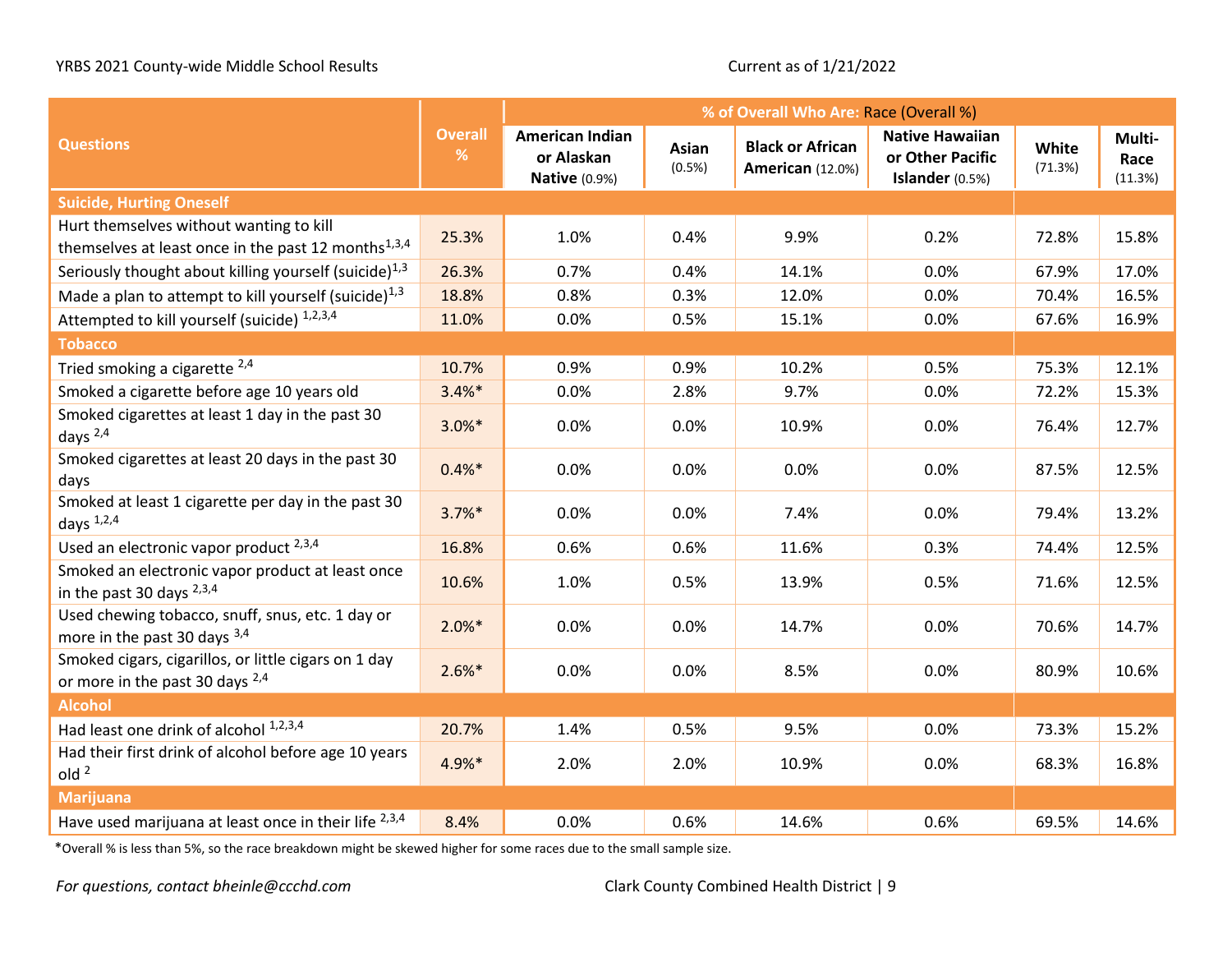|                                                                                                                                                          |                        | % of Overall Who Are: Race (Overall %)                       |                 |                                                    |                                                               |                  |                           |
|----------------------------------------------------------------------------------------------------------------------------------------------------------|------------------------|--------------------------------------------------------------|-----------------|----------------------------------------------------|---------------------------------------------------------------|------------------|---------------------------|
| <b>Questions</b>                                                                                                                                         | <b>Overall</b><br>$\%$ | <b>American Indian</b><br>or Alaskan<br><b>Native (0.9%)</b> | Asian<br>(0.5%) | <b>Black or African</b><br><b>American</b> (12.0%) | <b>Native Hawaiian</b><br>or Other Pacific<br>Islander (0.5%) | White<br>(71.3%) | Multi-<br>Race<br>(11.3%) |
| Tried marijuana for the first time before age 10<br>years old 4                                                                                          | $0.9%*$                | 0.0%                                                         | 0.0%            | 20.0%                                              | 0.0%                                                          | 65.0%            | 15.0%                     |
| <b>Drugs</b>                                                                                                                                             |                        |                                                              |                 |                                                    |                                                               |                  |                           |
| Have taken non-prescribed pain medication or<br>misused it at least once in their life <sup>1,2,3,4</sup>                                                | 10.0%                  | 1.5%                                                         | 0.0%            | 19.6%                                              | 0.5%                                                          | 61.8%            | 16.7%                     |
| Have used any form of cocaine at least once in<br>their life                                                                                             | $0.6%$ *               | 0.0%                                                         | 0.0%            | 16.7%                                              | 0.0%                                                          | 75.0%            | 8.3%                      |
| Have sniffed glue, aerosols, paints to get high at<br>least once in their life 3                                                                         | $3.5%$ *               | 0.0%                                                         | 0.0%            | 13.3%                                              | 0.0%                                                          | 68.0%            | 18.7%                     |
| Lived with someone who was having a problem<br>with alcohol or drug use $1,2,3$                                                                          | 25.4%                  | 0.6%                                                         | 0.6%            | 8.6%                                               | 0.2%                                                          | 75.0%            | 15.0%                     |
| <b>Sexual Behavior</b>                                                                                                                                   |                        |                                                              |                 |                                                    |                                                               |                  |                           |
| Have had sexual intercourse 2,4                                                                                                                          | 5.7%                   | 0.9%                                                         | 0.9%            | 17.4%                                              | 0.0%                                                          | 64.3%            | 16.5%                     |
| First had sexual intercourse before age 10 years<br>old                                                                                                  | 1.1%                   | 0.0%                                                         | 0.0%            | 13.0%                                              | 0.0%                                                          | 73.9%            | 13.0%                     |
| Had sex with 4 or more people in their life <sup>2</sup>                                                                                                 | $0.5%$ *               | 0.0%                                                         | 0.0%            | 10.0%                                              | 0.0%                                                          | 70.0%            | 20.0%                     |
| Used a condom when they last had sex <sup>2</sup>                                                                                                        | $2.6%$ *               | 0.0%                                                         | 2.0%            | 21.6%                                              | 0.0%                                                          | 58.8%            | 17.6%                     |
| <b>Body Weight</b>                                                                                                                                       |                        |                                                              |                 |                                                    |                                                               |                  |                           |
| Self-describe as slightly or very overweight 3                                                                                                           | 34.4%                  | 0.8%                                                         | 0.4%            | 10.8%                                              | 0.4%                                                          | 75.5%            | 12.1%                     |
| Not trying to do anything with their weight $^{1,4}$                                                                                                     | 22.6%                  | 0.4%                                                         | 1.1%            | 9.4%                                               | 0.2%                                                          | 80.0%            | 8.9%                      |
| Tried to lose or keep from gaining weight in the<br>past 30 days by not eating, taking diet pills,<br>vomiting, taking laxatives or skipping meals 1,2,3 | 22.6%                  | 0.2%                                                         | 0.2%            | 12.6%                                              | 0.4%                                                          | 71.2%            | 15.4%                     |
| <b>Dietary Behavior</b>                                                                                                                                  |                        |                                                              |                 |                                                    |                                                               |                  |                           |
| Did not eat breakfast on at least 1 day in the past<br>7 days $3$                                                                                        | 72.1%                  | 0.9%                                                         | 0.5%            | 12.0%                                              | 0.4%                                                          | 73.5%            | 12.6%                     |
| <b>Physical Activity</b>                                                                                                                                 |                        |                                                              |                 |                                                    |                                                               |                  |                           |
| Were active for 60 minutes per day less than 5<br>days in the past 7 days $3$                                                                            | 45.2%                  | 1.0%                                                         | 0.7%            | 13.0%                                              | 0.5%                                                          | 72.7%            | 12.0%                     |

\*Overall % is less than 5%, so the race breakdown might be skewed higher for some races due to the small sample size.

*For questions, contact bheinle@ccchd.com Clark County Combined Health District* | 10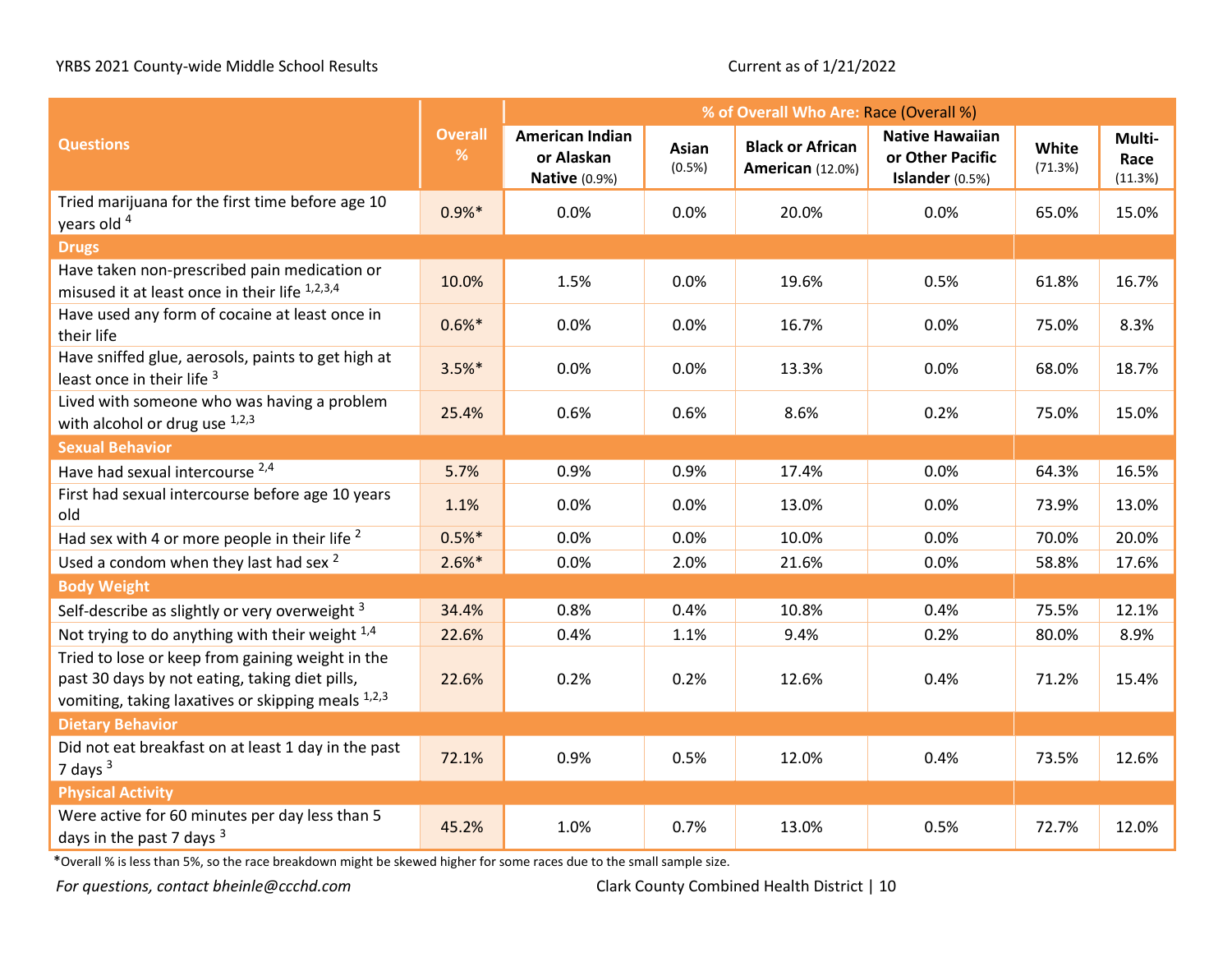|                                                                                                                                                                                       |                     | % of Overall Who Are: Race (Overall %)                       |                 |                                                    |                                                               |                         |                           |
|---------------------------------------------------------------------------------------------------------------------------------------------------------------------------------------|---------------------|--------------------------------------------------------------|-----------------|----------------------------------------------------|---------------------------------------------------------------|-------------------------|---------------------------|
| <b>Questions</b>                                                                                                                                                                      | <b>Overall</b><br>% | <b>American Indian</b><br>or Alaskan<br><b>Native (0.9%)</b> | Asian<br>(0.5%) | <b>Black or African</b><br><b>American</b> (12.0%) | <b>Native Hawaiian</b><br>or Other Pacific<br>Islander (0.5%) | <b>White</b><br>(71.3%) | Multi-<br>Race<br>(11.3%) |
| Spent at least 3 hours a day in front of a TV,<br>computer, other electronic device watching shows<br>or videos playing games or on the internet on an<br>average school day $^{1,3}$ | 67.4%               | 0.8%                                                         | 0.5%            | 12.7%                                              | 0.4%                                                          | 72.6%                   | 13.1%                     |
| Did not go to PE classes at school in an average<br>week 1,4                                                                                                                          | 57.0%               | 0.9%                                                         | 0.6%            | 9.9%                                               | 0.7%                                                          | 75.8%                   | 12.2%                     |
| Do not play on any sports teams in the past 12<br>months <sup>1,4</sup>                                                                                                               | 45.1%               | 1.1%                                                         | 1.0%            | 13.1%                                              | 0.9%                                                          | 73.0%                   | 11.0%                     |
| Got a concussion from playing a sport or being<br>active at least once in the past 12 months 1,2                                                                                      | 16.3%               | 0.9%                                                         | 0.9%            | 21.1%                                              | 0.6%                                                          | 64.8%                   | 11.7%                     |
| <b>Other Health Topics/Miscellaneous</b>                                                                                                                                              |                     |                                                              |                 |                                                    |                                                               |                         |                           |
| Mental health was often not good at least most of<br>the time during the past 30 days $^{1,3}$                                                                                        | 21.4%               | 0.9%                                                         | 0.7%            | 8.2%                                               | 0.0%                                                          | 76.2%                   | 14.0%                     |
| Often felt at least most of the time that they were<br>able to talk to an adult about their feelings <sup>2,3</sup>                                                                   | 17.0%               | 0.3%                                                         | 0.6%            | 8.8%                                               | 0.3%                                                          | 79.8%                   | 10.3%                     |
| Get 4 hours or less of sleep on a school night 2,3                                                                                                                                    | 12.2%               | 1.6%                                                         | 0.8%            | 14.1%                                              | 0.0%                                                          | 71.0%                   | 12.5%                     |
| Slept somewhere else besides their<br>parent/guardians, family member or friends house<br>in the past 30 days $1,2$                                                                   | $4.6%$ *            | 0.0%                                                         | 0.0%            | 27.2%                                              | 0.0%                                                          | 65.2%                   | 7.6%                      |
| Did not have a usual place to sleep during the past<br>30 days $3$                                                                                                                    | $0.7%$ *            | 0.0%                                                         | 0.0%            | 7.1%                                               | 0.0%                                                          | 85.7%                   | 7.1%                      |
| Have ever had sex education in school 2,3                                                                                                                                             | 14.4%               | 0.7%                                                         | 1.0%            | 10.0%                                              | 0.7%                                                          | 77.3%                   | 10.4%                     |
| At least sometimes went hungry because there<br>wasn't enough food at home in the last 30 days <sup>1</sup>                                                                           | 8.3%                | 0.0%                                                         | 1.7%            | 19.5%                                              | 0.6%                                                          | 66.7%                   | 11.5%                     |
| Rarely or never felt safe and secure in their<br>neighborhood                                                                                                                         | 7.3%                | 1.9%                                                         | 1.3%            | 15.9%                                              | 0.6%                                                          | 66.2%                   | 14.0%                     |

*1 Indicates a significant difference (p<0.05) between races (Multi-race, American Indian or Alaska Native, Asian, Black or African American, Native Hawaiian or Pacific Islander, and White) and the specified demographic/question.*

*2 Indicates a significant difference (p<0.05) between ages (≤12 years, 13 years, 14 years, 15 years, 16 years, 17 years, and ≥18 years old) and the specified demographic/question.* 

*3 Indicates a significant difference (p<0.05) between sexes (female and male) and the specified demographic/ question.*

*<sup>4</sup>Indicates a significant difference (p<0.05) between ethnicity (Hispanic and Non-Hispanic) and the specified demographic/question.*

*For questions, contact bheinle@ccchd.com* Clark County Combined Health District | 11 \*Overall % is less than 5%, so the race breakdown might be skewed higher for some races due to the small sample size.